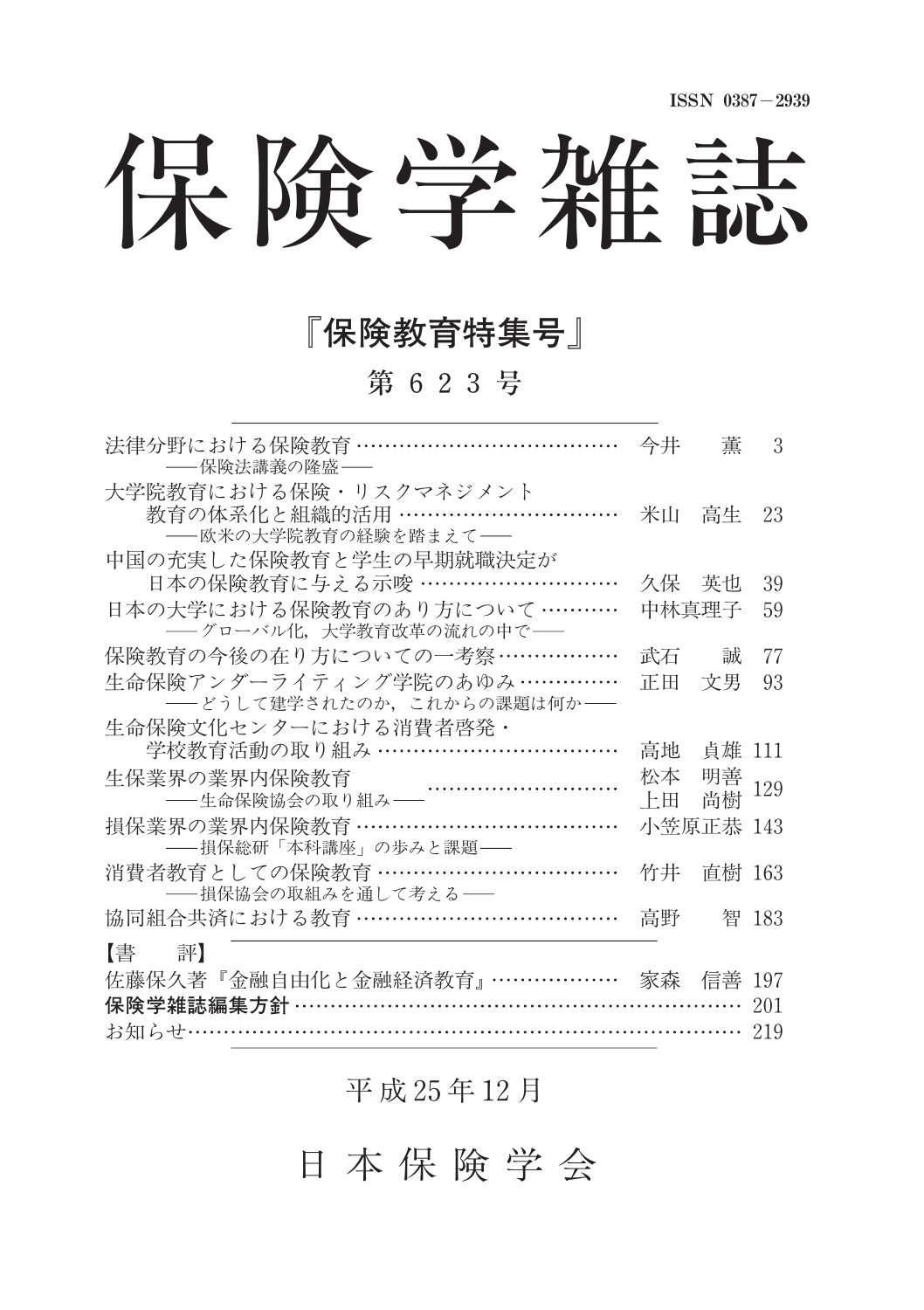| 保                                  |    | 険 学 雑 誌 |  |        |                     |  |
|------------------------------------|----|---------|--|--------|---------------------|--|
|                                    | 第  | 623 号   |  |        |                     |  |
| 平成25年12月31日<br>発行                  |    |         |  |        |                     |  |
|                                    |    |         |  | 《非壳品》  |                     |  |
|                                    |    | 編集委員    |  | 浜<br>中 | 降                   |  |
|                                    |    |         |  | 井<br>口 | 富<br>夫              |  |
|                                    |    |         |  | 石田     | 成<br>則              |  |
|                                    |    |         |  | 河本淳    | 孝                   |  |
|                                    |    |         |  | 澤 本 百  | 合                   |  |
|                                    |    |         |  | 潘      | 憲<br>阿              |  |
|                                    |    |         |  |        |                     |  |
| 編集兼<br>発 行 者                       | E  |         |  |        | 本保険学会               |  |
| <b>壶</b> 101-8335 東京都千代田区神田淡路町 2-9 |    |         |  |        |                     |  |
| 公益財団法人損害保険事業総合研究所内                 |    |         |  |        |                     |  |
| 発行所                                | Ħ. |         |  |        | 本 保 険 学 会           |  |
| न्5101-8335 東京都千代田区神田淡路町2-9        |    |         |  |        |                     |  |
|                                    |    |         |  |        | 公益財団法人損害保険事業総合研究所内  |  |
|                                    |    | 雷       |  |        | 話 $(03)3255 - 5511$ |  |
|                                    |    |         |  |        | 振替口座 00160-8-607601 |  |
|                                    |    |         |  |        |                     |  |

印刷所 株式会社 松 涛 企 画 〠101-0051 東京都千代田区神田神保町2-445階